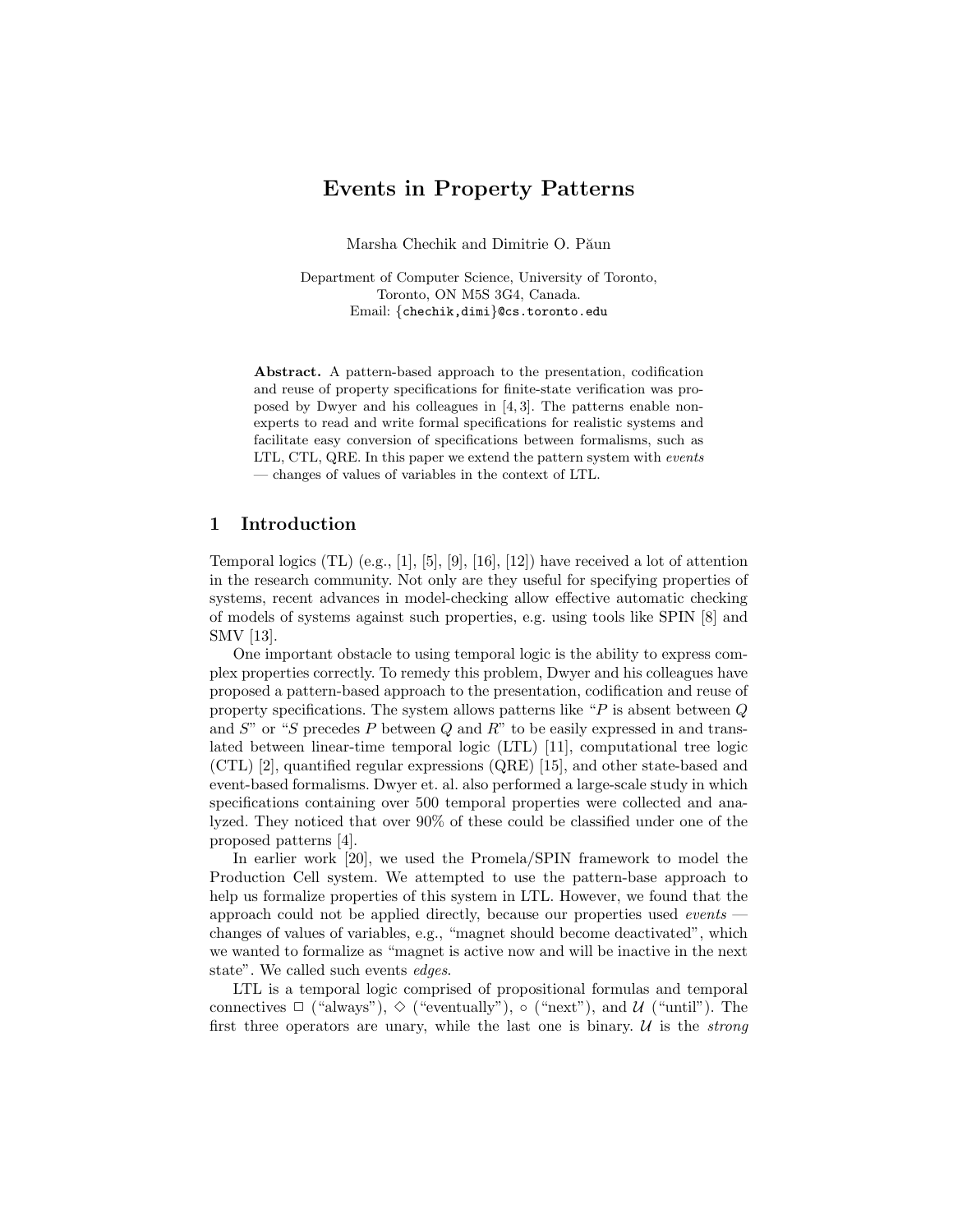

**Fig. 1.** A Pattern Hierarchy.

until; that is, it requires that  $B$  actually happen sometime in the future. In this context, we define edges as follows:

$$
\uparrow A = \neg A \land \circ A - \text{up or rising edge}
$$
  

$$
\downarrow A = A \land \circ \neg A - \text{down or falling edge}
$$
  

$$
\uparrow A = \uparrow A \lor \downarrow A - \text{any edge}
$$

LTL formulas containing events may have problems caused by the use of the "next" operator in the definition of edges. Temporal formulas that make use of "next" may not be closed under stuttering, i.e. their interpretation may be modified by transitions that leave the system in the same state ("stutter"). As we discuss later in the paper, this is an essential property for effective use of temporal formulas.

Model-checking allows relatively novice users to verify correctness of their systems quickly and effectively. However, it is essential that these users are able to specify correctness criteria in the appropriate temporal logic. For example, effective use of SPIN [8] depends critically on being able to express such criteria in LTL. Under the presence of events, it is often quite complex (see [19] for a thorough discussion). In this paper we extend the properties of Dwyer et. al. to include events in LTL properties. The rest of the paper is organized as follows: Section 2 overviews the pattern-based system. Section 3 presents our extension to the pattern-based system and discusses the extension process. Section 4 contains an informal summary of our treatment of closure under stuttering and presents a set of theorems that allow syntactic checking of formulas for this property. In addition, it shows how to use these theorems to prove that our extensions of the pattern-based system are closed under stuttering. Section 5 concludes the paper.

## **2 Overview of the Pattern-Based Approach**

In this section we survey the pattern-based approach. For more information, please refer to [3, 4]. The patterns are organized hierarchically based on their semantics, as illustrated in Figure 1. Some of the patterns are described below:

Absence A condition does not occur within a scope; **Existence** A condition must occur within a scope;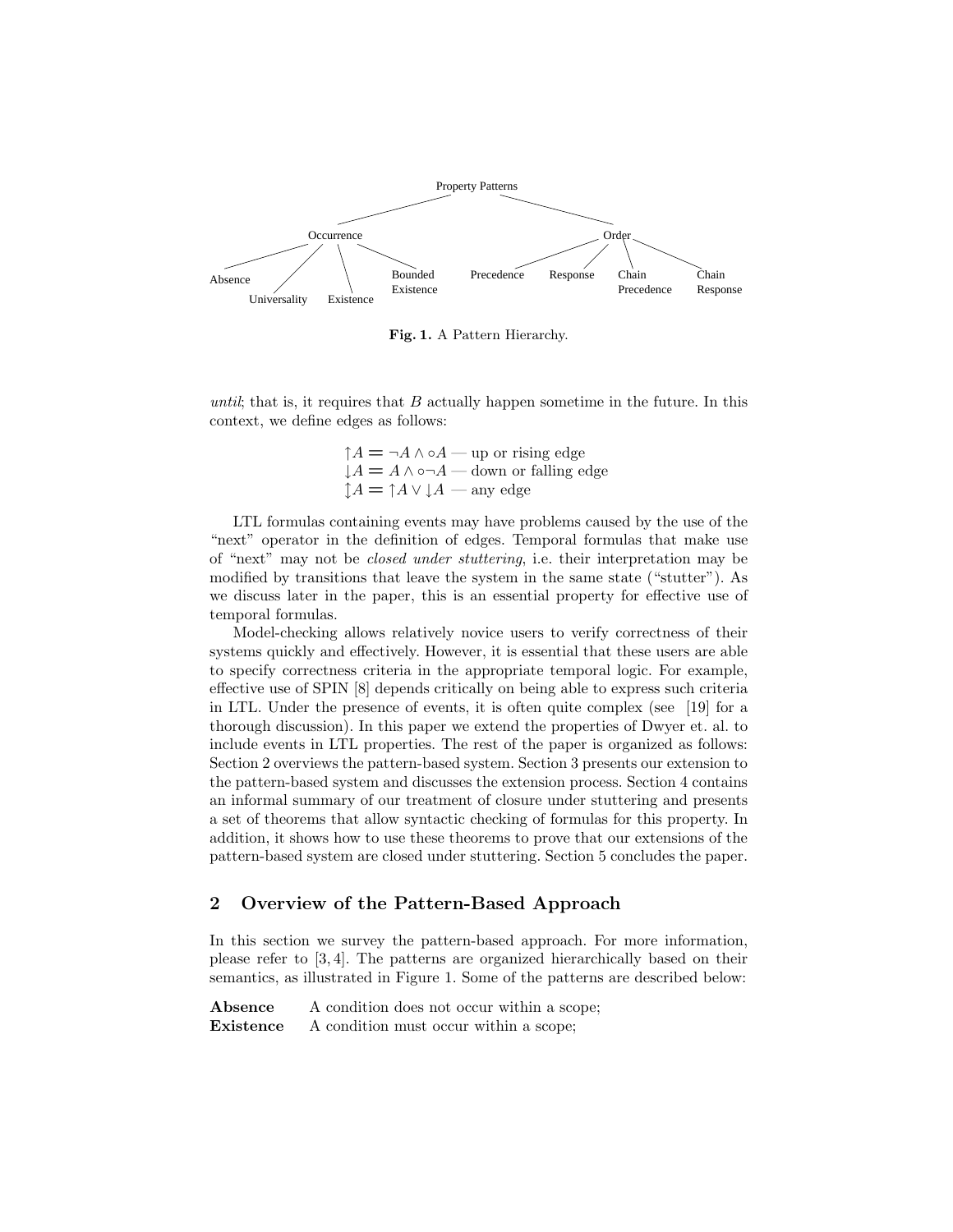**Universality** A condition occurs throughout a scope;

**Response** A condition must always be followed by another within a scope; **Precedence** A condition must always be preceded by another within a scope.

Each pattern is associated with several scopes — the regions of interest over which the condition is evaluated. There are five basic kinds of scopes:

- **A. Global** The entire state sequence;
- **B. Before** R The state sequence up to condition R;
- **C.** After Q The state sequence after condition Q;
- **D. Between** Q **and** R The part of the state sequence between condition Q and condition R;
- **E. After** Q **Until** R Similar to the previous one, except that the designated part of the state sequence continues even if the second condition does not occur.

These scopes are depicted in Figure 2. The scopes were initially defined in [4] to be closed-left, open-right intervals, although it is also possible to define other combinations, such as open-left, closed-right intervals.



**Fig. 2.** Pattern Scopes.

For example, an LTL formulation of the property " $S$  precedes  $P$  between  $Q$ and R" (**Precedence** pattern with "between Q and R" scope) is:

$$
\Box((Q \land \Diamond R) \Rightarrow (\neg P \mathcal{U} (S \lor R)))
$$

Even though the pattern system is formalism-independent [3], in this paper we are only concerned with the expression of properties in LTL.

S

## **3 Edges and the Pattern-Based System**

LTL is a state-based formalism, and thus the original pattern system does not specify the expression of events in LTL. In this section we show how to include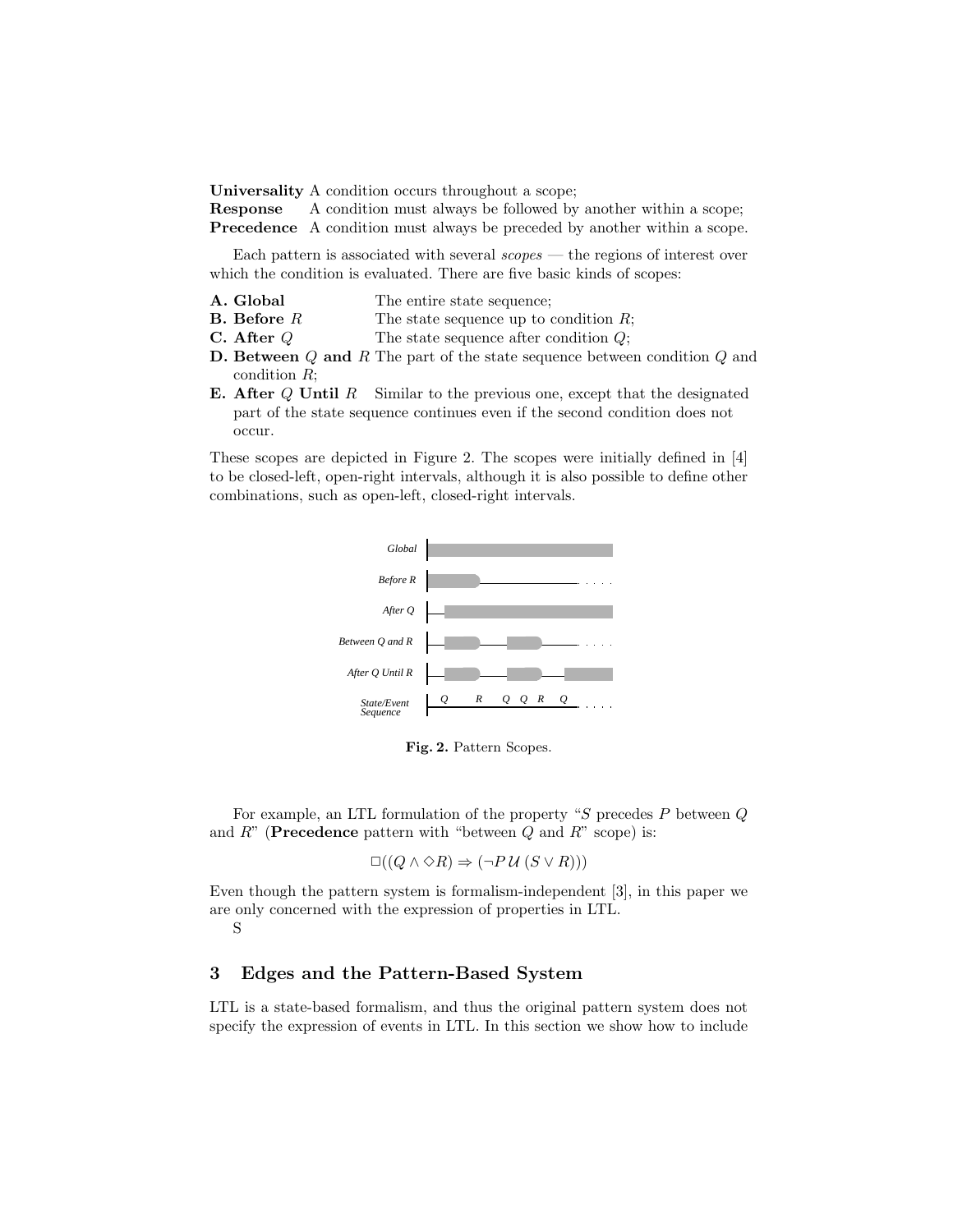reasoning about events to the pattern system. These events can be used for specifying conditions as well as for defining the bounding scopes.

We start by introducing some notation that allows us a more compact representation of properties. We define the *weak* version of "until" as:

$$
A \, W \, B = \Box A \vee (A \, U \, B)
$$

That is, we no longer require  $B$  to happen in the future; if it does not, than  $A$ should hold indefinitely. Another useful operator is "precedes":

$$
A \mathcal{P} B = \neg(\neg A \mathcal{U} B)
$$

That is, we want A to hold *before B* does. Note that in this case B may never happen. Also, we use  $y \leq x \leq z$  to indicate **if** x **then** y **else** z, or  $(x \wedge y) \vee (\neg x \wedge z)$ . Finally, we write  $\top$  and  $\bot$  to indicate boolean values *true* and *false*, respectively.

Since our extension involves edges, we give a few relevant properties below:

$$
\Box \uparrow A = \bot \tag{1}
$$

$$
\Box \downarrow A = \bot \tag{2}
$$

$$
\uparrow A \mathcal{U} \, B = B \vee (\uparrow A \wedge \circ B) \tag{3}
$$

Properties (1) and (2) indicate that edges of the same type cannot occur in every state of the system, whereas property (3) allows us to replace an "until" with a propositional expression.

We have explored the concept of edges in [19, 18], and list some of edge properties in the Appendix.

#### **3.1 Extending the Pattern System**

Introducing edges into the patterns generates an explosion in the number of formulas: conditions can be state-based or edge-based, inclusive or exclusive, and the interval ends can be either opened or closed. Our extension does not include all the possibilities, but rather a significant and representative set of them, as discussed below.

We were able to extend five of the nine patterns: **Absence** (Figure 3), **Existence** (Figure 4), **Universality** (Figure 5), **Response** (Figure 7), **Precedence** (Figure 6). For each of the five scopes, we list four formulas corresponding to the four combinations of state-based and edge-based conditions and interval bounds we have considered:

> 0. P,  $S$  — states,  $Q, R$  — states; 1. P,  $S$  — states,  $Q, R$  — up edges; 2. P,  $S$  — up edges,  $Q$ ,  $R$  — states; 3. P,  $S$  — up edges,  $Q$ ,  $R$  — up edges.

Combination 0 corresponds to the original formulation of  $[3]$ , where all of  $P$ ,  $S$ , Q and R are state-based. The remaining three combinations are our extensions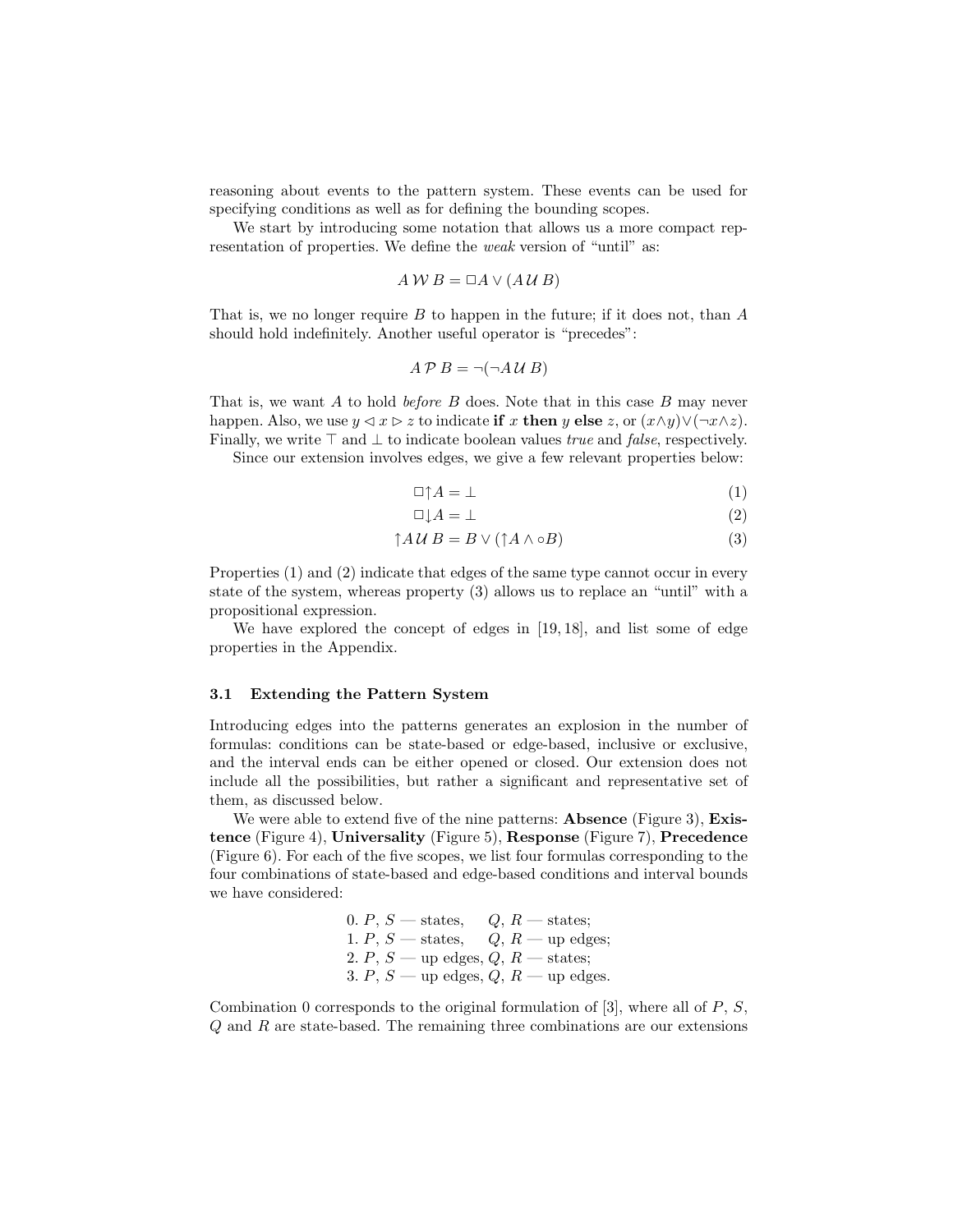| A. Globally                                                                                                                                                                                                                                    | $B.$ Before $R$                                                                                                                                |                                                                                                                                                                                                                                              | C. After $Q$                                                                                                        |
|------------------------------------------------------------------------------------------------------------------------------------------------------------------------------------------------------------------------------------------------|------------------------------------------------------------------------------------------------------------------------------------------------|----------------------------------------------------------------------------------------------------------------------------------------------------------------------------------------------------------------------------------------------|---------------------------------------------------------------------------------------------------------------------|
| $0. \Box \neg P$                                                                                                                                                                                                                               | $0. \Diamond R \Rightarrow (\neg P \cup R)$                                                                                                    |                                                                                                                                                                                                                                              | $0. \Box(Q \Rightarrow \Box \neg P)$                                                                                |
| 1. $\Box \neg P$                                                                                                                                                                                                                               | 1. $\Diamond \uparrow R \Rightarrow (\uparrow R \mathcal{P} P)$                                                                                |                                                                                                                                                                                                                                              | 1. $\square(\uparrow Q \Rightarrow \circ \square \neg P)$                                                           |
| 2. $\Box \neg \uparrow P$                                                                                                                                                                                                                      | 2. $\Diamond R \Rightarrow (\neg \uparrow P \cup R)$                                                                                           |                                                                                                                                                                                                                                              | 2. $\square(Q \Rightarrow \square \neg \uparrow P)$                                                                 |
| 3. $\Box \neg \uparrow P$                                                                                                                                                                                                                      | 3. $\Diamond \uparrow R \Rightarrow (\neg \uparrow P \mathcal{U} \uparrow R)$                                                                  |                                                                                                                                                                                                                                              | 3. $\square(\uparrow Q \Rightarrow \square \neg \uparrow P)$                                                        |
| $0. \Box((Q \land \Diamond R) \Rightarrow (\neg P \cup R))$<br>2. $\Box((Q \land \Diamond R) \Rightarrow (\neg \uparrow P \lor R))$<br>3. $\Box((\uparrow Q \wedge \Diamond \uparrow R) \Rightarrow (\neg \uparrow P \mathcal{U} \uparrow R))$ | D. Between $Q$ and $R$<br>1. $\Box((\uparrow Q \land \Diamond \uparrow R \land \neg \uparrow R) \Rightarrow \circ (\uparrow R \mathcal{P} P))$ | E. After $Q$ Until $R$<br>$0. \Box((Q \land \Diamond P) \Rightarrow (\neg P \cup R))$<br>2. $\Box(Q \Rightarrow (\neg \uparrow P \mathcal{W} \mathcal{R}))$<br>3. $\square(\uparrow Q \Rightarrow (\neg \uparrow P \mathcal{W} \uparrow R))$ | 1. $\Box((\uparrow Q \wedge \neg \uparrow R \wedge \circ \Diamond P) \Rightarrow \circ (\uparrow R \mathcal{P} P))$ |

**Fig. 3.** Formulations of the **Absence** Pattern

to the pattern system. We assume that multiple events can happen simultaneously, but only consider closed-left, open-right intervals, as in the original system. Also, we consider events P and S to be exclusive in the **Precedence** pattern and inclusive in the **Response** pattern<sup>1</sup>. We note, however, that it is perfectly possible to have formulas for all other combinations of interval bounds. Down edges can be substituted for up edges without changing the formulas. We have modified several of the 0-formulas (i.e. state-based conditions and intervals) from their original formulations of [3] to remove assumptions of interleaving and make them consistent with the closed-left, open-right intervals. Note that in the case of the **Universality** pattern, we do not list formulas for edge-based events as edges cannot be universally present (by (1) and (2)).

The four patterns that we did not extend are: **Bounded Existence**, **Precedence Chain**, **Response Chain**, **Constrained Chain**. While we considered the **Bounded Existence** pattern to be too convoluted to be useful in practice and thus not worth the effort of extending, the other three patterns were not extended for reasons that will become apparent in the next Section.

#### **3.2 Discussion**

What is involved in adding events to a property? Consider specifying the absence pattern under the "Between  $Q$  and  $R$  scope" where  $Q$  and  $R$  are (up) edges. The original formula is

$$
\Box(Q \land \Diamond R \Rightarrow \neg P \lor R)
$$

This formula does not include  $P$  when  $Q$  and  $R$  occur simultaneously. This behavior is desired since the founding interval is half open and thus becomes empty when the two ends coincide. If we want to transform the condition and the interval bounds into edges, we may be tempted to use the formula:

$$
\Box(\uparrow Q \land \Diamond \uparrow R \Rightarrow \neg P \mathcal{U} \uparrow R)
$$

<sup>1</sup> Two events are considered exclusive if they are not allowed to happen at the same time, and inclusive otherwise.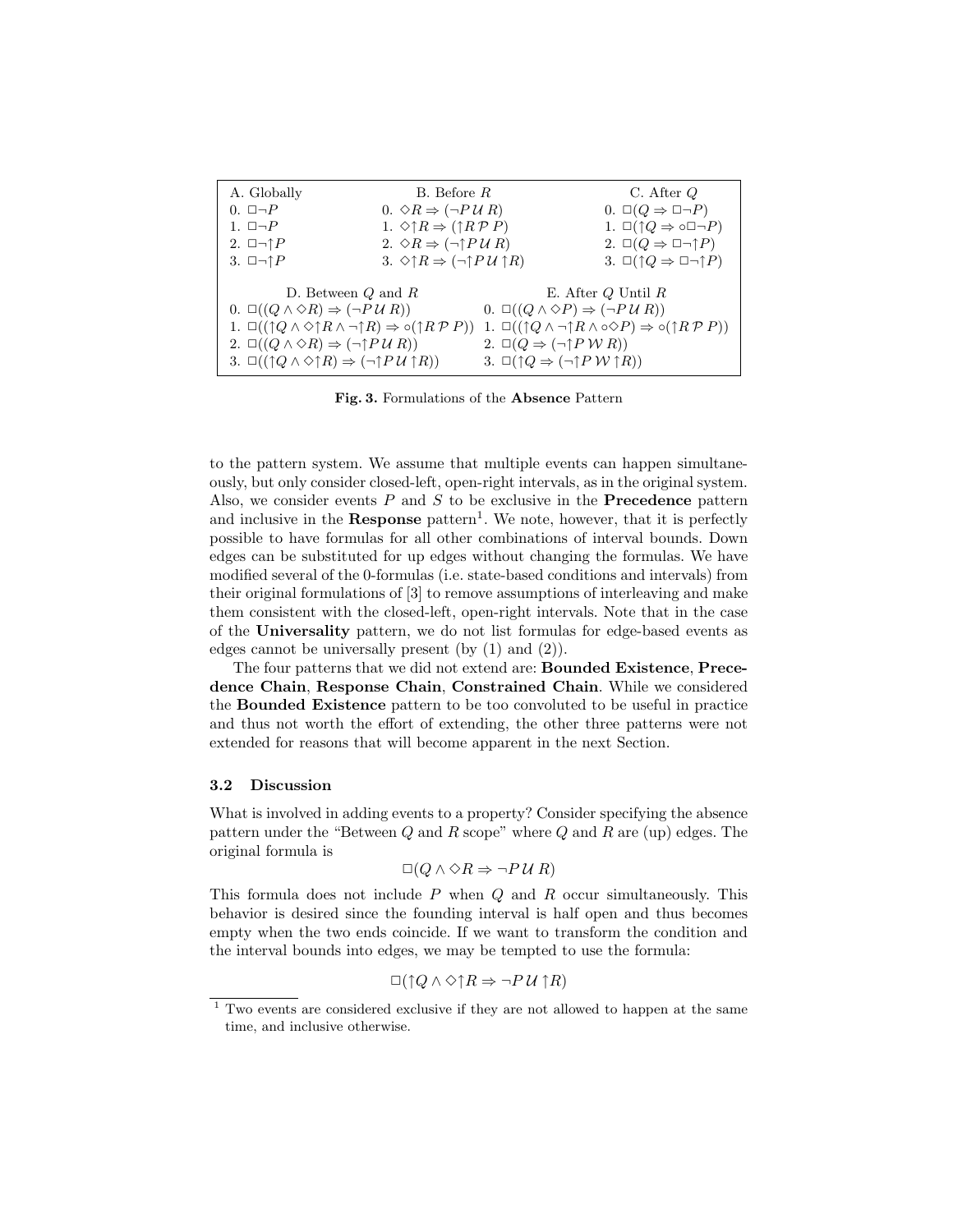| A. Globally<br>$0. \diamond P$<br>1. $\Diamond P$<br>2. $\Diamond \uparrow P$                                                                                                                                                                                                                                                                                                                                                                        | B. Before R.<br>$0. \Diamond R \Rightarrow (P \mathcal{P} R)$<br>1. $\Diamond \uparrow R \Rightarrow (\neg \uparrow R \vee P)$<br>2. $\Diamond R \Rightarrow (\uparrow P \mathcal{P} R)$ | $C.$ After $Q$<br>$0. \diamond Q \Rightarrow \diamond (Q \wedge \diamond P)$<br>1. $\Diamond \uparrow Q \Rightarrow \Diamond (\uparrow Q \land \circ \Diamond P)$<br>2. $\Diamond Q \Rightarrow \Diamond (Q \land \Diamond \uparrow P)$ |  |  |  |
|------------------------------------------------------------------------------------------------------------------------------------------------------------------------------------------------------------------------------------------------------------------------------------------------------------------------------------------------------------------------------------------------------------------------------------------------------|------------------------------------------------------------------------------------------------------------------------------------------------------------------------------------------|-----------------------------------------------------------------------------------------------------------------------------------------------------------------------------------------------------------------------------------------|--|--|--|
| 3. $\Diamond \uparrow P$                                                                                                                                                                                                                                                                                                                                                                                                                             | 3. $\Diamond \uparrow R \Rightarrow (\uparrow P \mathcal{P} \uparrow R)$                                                                                                                 | 3. $\Diamond \uparrow Q \Rightarrow \Diamond (\uparrow Q \land \Diamond \uparrow P)$                                                                                                                                                    |  |  |  |
| D. Between $Q$ and $R$<br>$0. \Box((Q \land \Diamond R) \Rightarrow ((P \, P \, R) \land \neg R))$<br>1. $\Box((\uparrow Q \wedge \Diamond \uparrow R) \Rightarrow (\circ (\neg \uparrow R \vee P) \wedge \neg \uparrow R))$<br>2. $\Box((Q \land \Diamond R) \Rightarrow ((\uparrow P \mathcal{P} R) \land \neg R))$<br>3. $\Box((\uparrow Q \wedge \Diamond \uparrow R) \Rightarrow ((\uparrow P \mathcal{P} \uparrow R) \wedge \neg \uparrow R))$ |                                                                                                                                                                                          |                                                                                                                                                                                                                                         |  |  |  |
| E. After $Q$ Until $R$<br>0. $\Box(Q \Rightarrow (P \, P \, R) \land \neg R \triangleleft \Diamond R \triangleright \Diamond P)$                                                                                                                                                                                                                                                                                                                     |                                                                                                                                                                                          |                                                                                                                                                                                                                                         |  |  |  |
| 1. $\Box(\uparrow Q \Rightarrow \circ (\neg \uparrow R \vee P) \wedge \neg \uparrow R)$<br>2. $\Box(Q \Rightarrow (\uparrow P \, P \, R) \land \neg R \triangleleft \Diamond R \triangleright \Diamond \uparrow P)$<br>3. $\Box(\uparrow Q \Rightarrow (\uparrow P \mathcal{P} \uparrow R) \land \neg \uparrow R \triangleleft \Diamond \uparrow R \rhd \Diamond \uparrow P)$                                                                        |                                                                                                                                                                                          |                                                                                                                                                                                                                                         |  |  |  |

| Fig. 4. Formulations of the Existence Pattern |  |  |  |
|-----------------------------------------------|--|--|--|
|-----------------------------------------------|--|--|--|

| A. Globally<br>$0. \Box P$                                                                                                                                                                                                                               | $B.$ Before $R$<br>$0. \Diamond R \Rightarrow (P \cup R)$            |                              | $C.$ After $Q$<br>$0. \Box(Q \Rightarrow \Box P)$    |
|----------------------------------------------------------------------------------------------------------------------------------------------------------------------------------------------------------------------------------------------------------|----------------------------------------------------------------------|------------------------------|------------------------------------------------------|
| $1. \square P$                                                                                                                                                                                                                                           | 1. $\Diamond \uparrow R \Rightarrow (\uparrow R \mathcal{P} \neg P)$ |                              | 1. $\square(\uparrow Q \Rightarrow \circ \square P)$ |
| D. Between $Q$ and $R$                                                                                                                                                                                                                                   |                                                                      |                              | E. After $Q$ Until $R$                               |
| $0. \Box((Q \land \Diamond R) \Rightarrow (P \cup R))$                                                                                                                                                                                                   |                                                                      | $0. \Box(Q \Rightarrow PWR)$ |                                                      |
| 1. $\square((\uparrow Q \wedge \Diamond \uparrow R \wedge \neg \uparrow R) \Rightarrow \circ(\uparrow R \mathcal{P} \neg P))$ 1. $\square(\uparrow Q \Rightarrow \circ(\uparrow R \mathcal{P} \neg P) \triangleleft \Diamond \uparrow R \rhd \square P)$ |                                                                      |                              |                                                      |

**Fig. 5.** Formulations of the **Universality** Pattern

However, in order to effectively express properties containing edges, we need to realize that an edge is detected just before it occurs, as illustrated in Figure 8 That is,  $\uparrow A$  becomes true in the state where A is false.

Thus, our formula has a problem: we start testing  $P$  before the edge in  $Q$ because this is when we detect  $\uparrow Q$ . We need to fix this by testing P after the edge in Q:

$$
\Box(\uparrow Q \land \Diamond \uparrow R \Rightarrow \circ (\neg P \mathcal{U} \uparrow R))
$$

We fixed the above problem but introduced another: the new formula does not work correctly when  $\uparrow Q$  and  $\uparrow P$  occur simultaneously. This happens because we make sure that  $\uparrow R$  occurs one state too early. We need to fix the antecedent by making sure that the interval is non-empty:

$$
\Box(\uparrow Q \wedge \neg \uparrow R \wedge \Diamond \uparrow R \Rightarrow \circ (\neg P \mathcal{U} \uparrow R))
$$

Unfortunately, the resulting formula is still incorrect: if  $P$  and  $\uparrow R$  occur simultaneously, then that occurrence of P will be ignored since  $\uparrow R$  is detected in the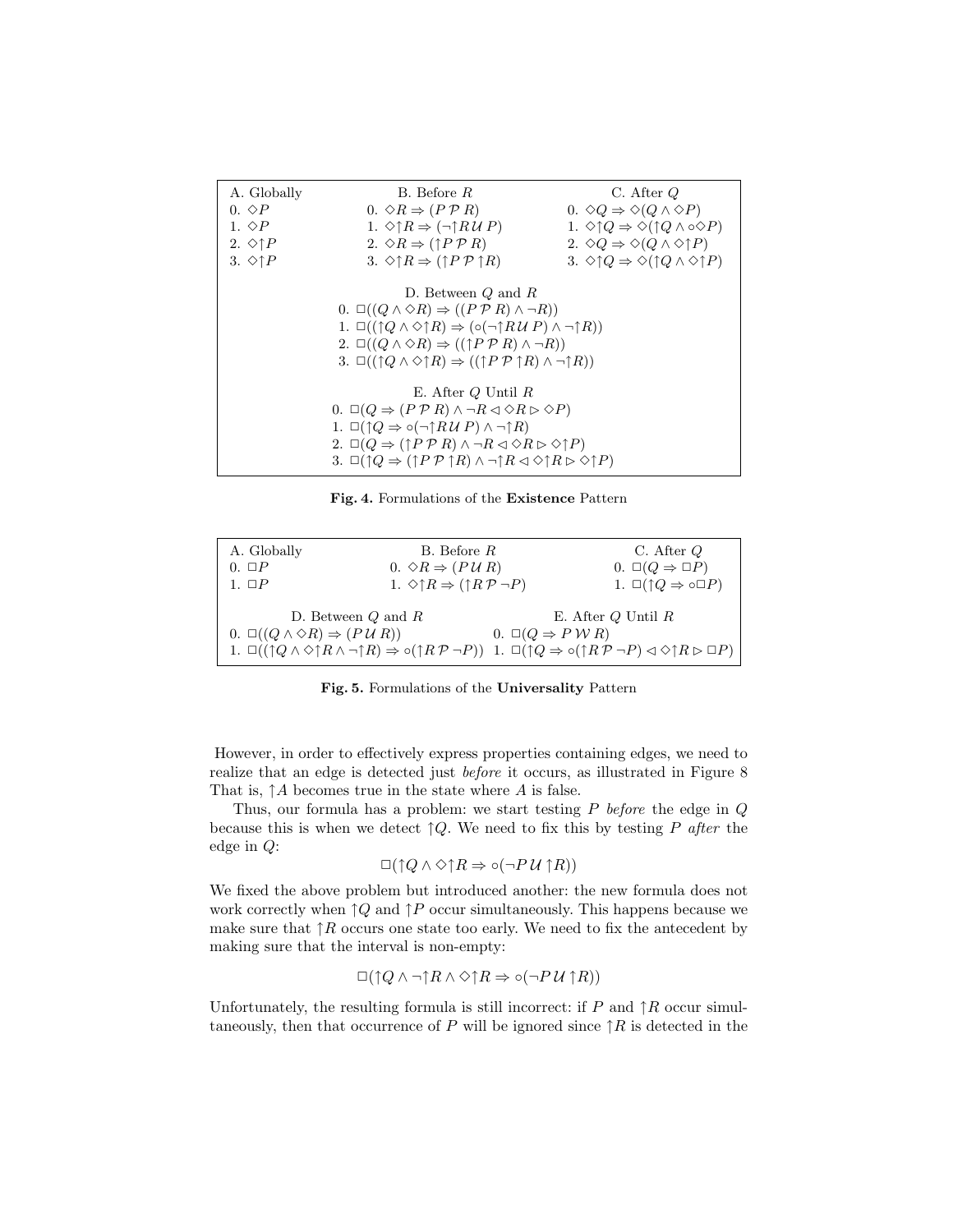

**Fig. 6.** Formulations of the **Precedence** Pattern

state before the edge. This is not the intended behavior as the state before the edge is considered part of the interval. We need to fix it one more time:

$$
\Box(\uparrow Q \wedge \neg \uparrow R \wedge \Diamond \uparrow R \Rightarrow \circ \neg (\neg \uparrow R \vee P))
$$

or better yet:

$$
\Box(\uparrow Q \wedge \neg \uparrow R \wedge \Diamond \uparrow R \Rightarrow \circ (\uparrow R \mathcal{P} P))
$$

Note that we can avoid many complications of the sort discussed above if we add the "previous" modality,  $Y$ . Using this new operator, we can detect edges just after they occur:  $a \wedge \neg Ya$  (see Figure 8). Although having the "previous" operator can potentially simplify a number of properties, it is currently not supported by SPIN.

### **4 Closure Under Stuttering**

The extension of the pattern system presented in Section 3, is an important development, and we hope that the resulting patterns provide real value to the end user. Still, can practitioners use our extensions directly, without worrying about any unexpected behavior?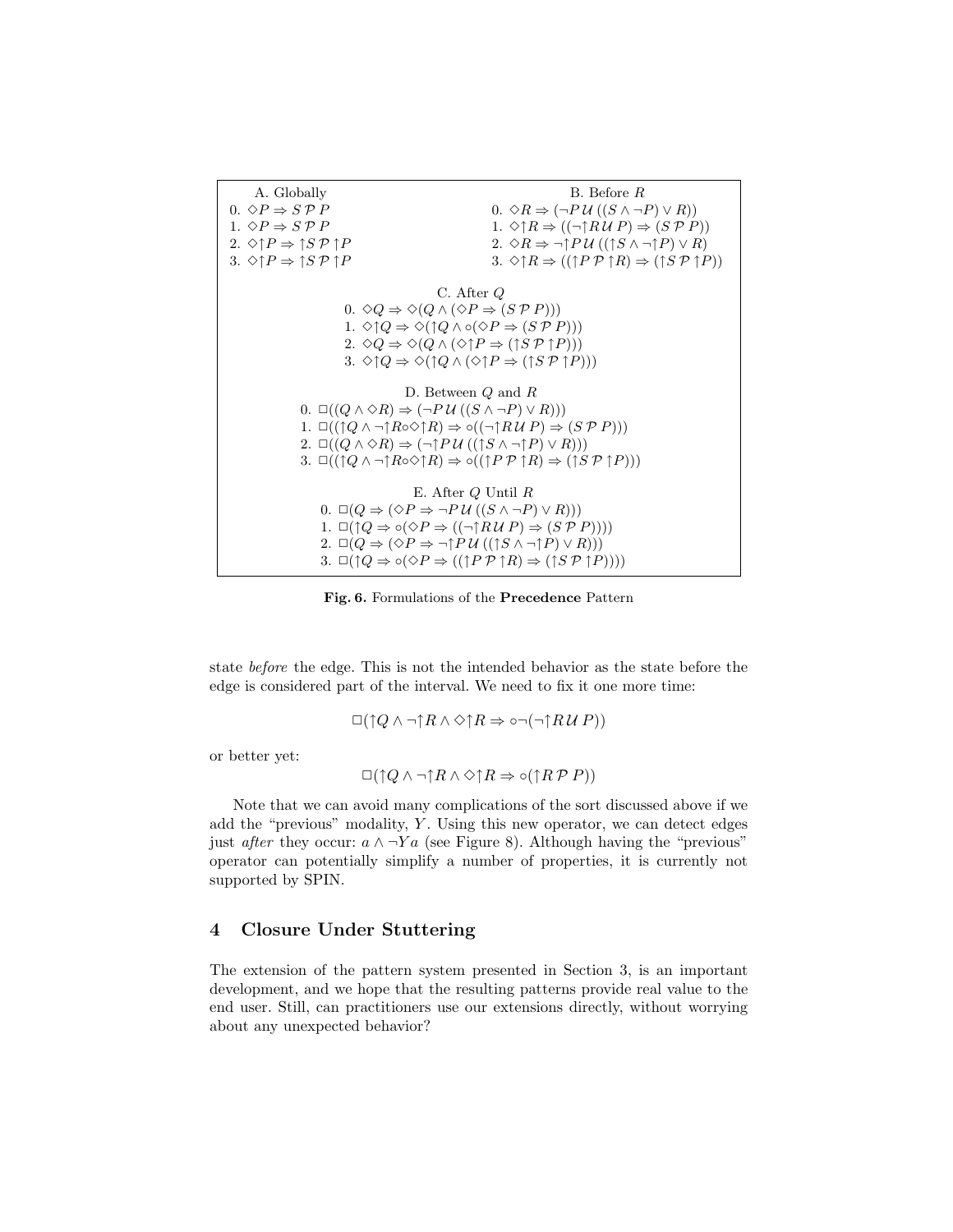

**Fig. 7.** Formulations of the **Response** Pattern

The patterns that we have created in the previous section contain the "next" operator. Thus, they may not be closed under stuttering. Intuitively, a formula is closed under stuttering when its interpretation is not modified by transitions that leave the system in the same state. For example, a formula  $\Box a$  is closed under stuttering because no matter how much we repeat states, we cannot change the value of a. On the other hand, the formula  $\circ a$  is not closed under stuttering. We can see that by considering a state sequence in which  $a$  is true in the first state and false in the second. Then  $\circ a$  is false if we evaluate it on this sequence, and true if we repeat the first state.



**Fig. 8.** Edge-detecting state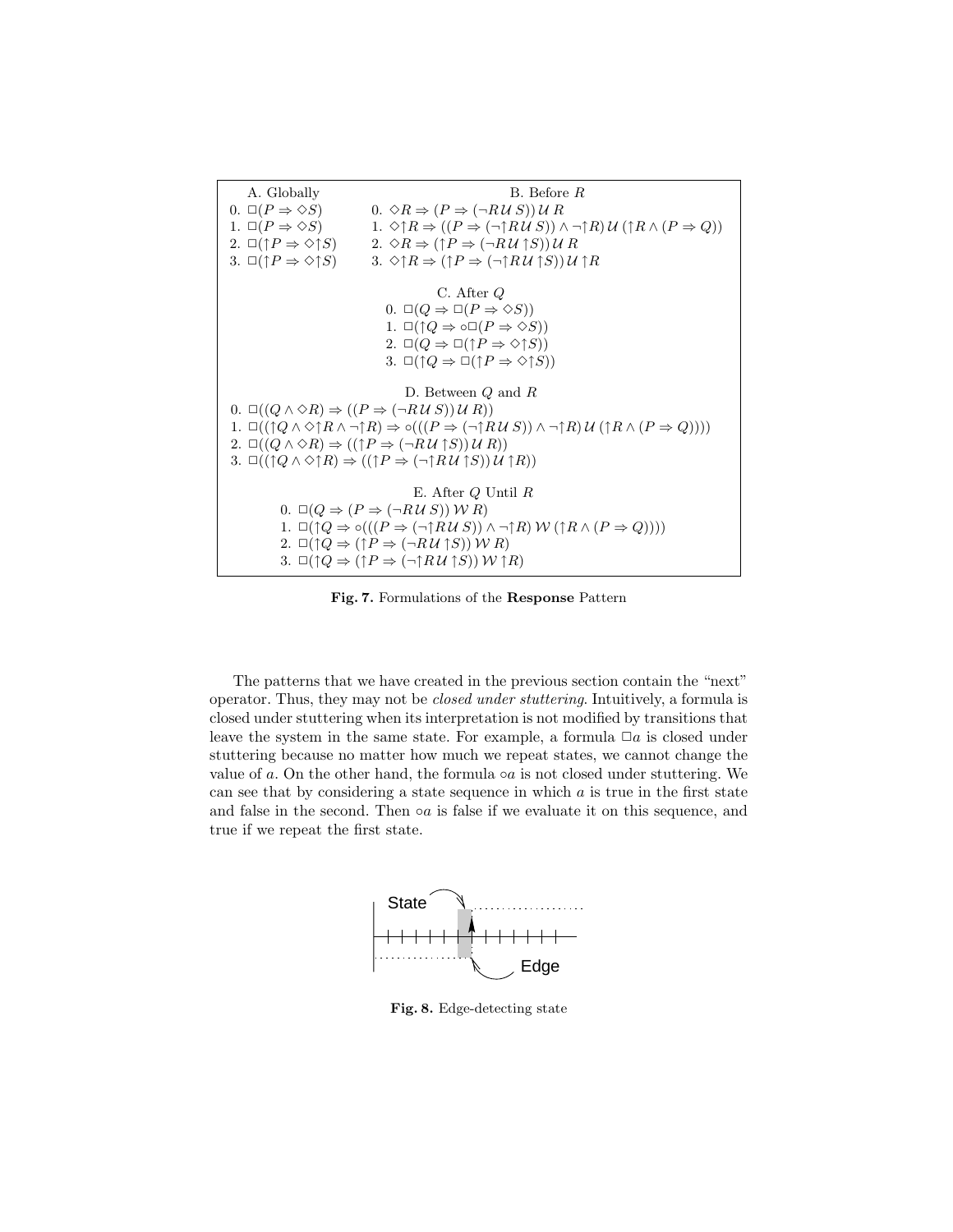Closure under stuttering is an essential property of temporal formulas to ensure basic separation between abstraction levels and to enable powerful partialorder reduction algorithms utilized in mechanized checking, e.g. [8]. This property can be easily guaranteed for a subset of LTL that does not include the "next" operator [10]; however, events cannot be expressed in this subset. Determining whether an LTL formula is closed under stuttering is hard: the problem has been shown to be PSPACE-complete [17]. A computationally feasible algorithm which can identify a subclass of closed under stuttering formulas has been proposed in [7] but have not yet been implemented; without an implementation, one can not say how often the subclass of formulas identified by the algorithm is encountered in practice. Several temporal logics that try to solve the problem have been proposed. Such logics, e.g. TLA [10] and MTL [14], restrict the language so that all formulas expressed in it are, by definition, closed under stuttering. However, it is not clear if these languages are expressive enough for practical use.

In this section we briefly present a set of theorems that allow syntactic reasoning about closure under stuttering in LTL formulas and show how to apply them to our extensions of the pattern system. For a more complete treatment of closure under stuttering, please refer to [18, 19].

#### **4.1 Formal Definition**

The notation below is adopted from [6]. A sequence (or string) is a succession of elements joined by semicolons. For example, we write the sequence comprised of the first five natural numbers, in order, as  $0; 1; 2; 3; 4$  or, more compactly, as  $0; .5$ (note the left-closed, right-open interval). We can obtain an item of the sequence by subscripting:  $(0; 2; 4; 5)_2 = 4$ . When the subscript is a sequence, we obtain a subsequence:  $(0; 3; 1; 5; 8; 2)_{1;2;3} = (0; 3; 1; 5; 8; 2)_{1;1;4} = 3; 1; 5$ . A state is modeled by a function that maps variables to their values, so the value of variable  $a$  in state  $s_0$  is  $s_0(a)$ . We denote the set of all infinite sequences of states as stseq, and the set of natural numbers as N.

We say that an LTL formula  $F$  is closed under stuttering when its interpretation remains the same under state sequences that differ only by repeated states. We denote an interpretation of formula F in state sequence s as  $s||F||$ , and a closed under stuttering formula as  $\ll F \gg \ll F \gg$  is formally defined as follows:

**Definition 1.** 
$$
\ll F \gg \implies \forall s \in \text{stseq} \cdot \forall i \in \mathbb{N} \cdot s[F] = (s_{0, \ldots i}; s_i; s_{i, \ldots \infty})[F]
$$

In other words, given any state sequence s, we can repeat any of its states without changing the interpretation of F. Note that  $s_{0;..i}; s_i; s_{i;..,\infty}$  is a sequence of states that differs from  $s$  only by repeating a state  $s_i$ .

#### **4.2 Properties**

Here we present several theorems that allow syntactic reasoning about closure under stuttering. First, we note that  $\downarrow$  and  $\uparrow$  can be used interchangeably when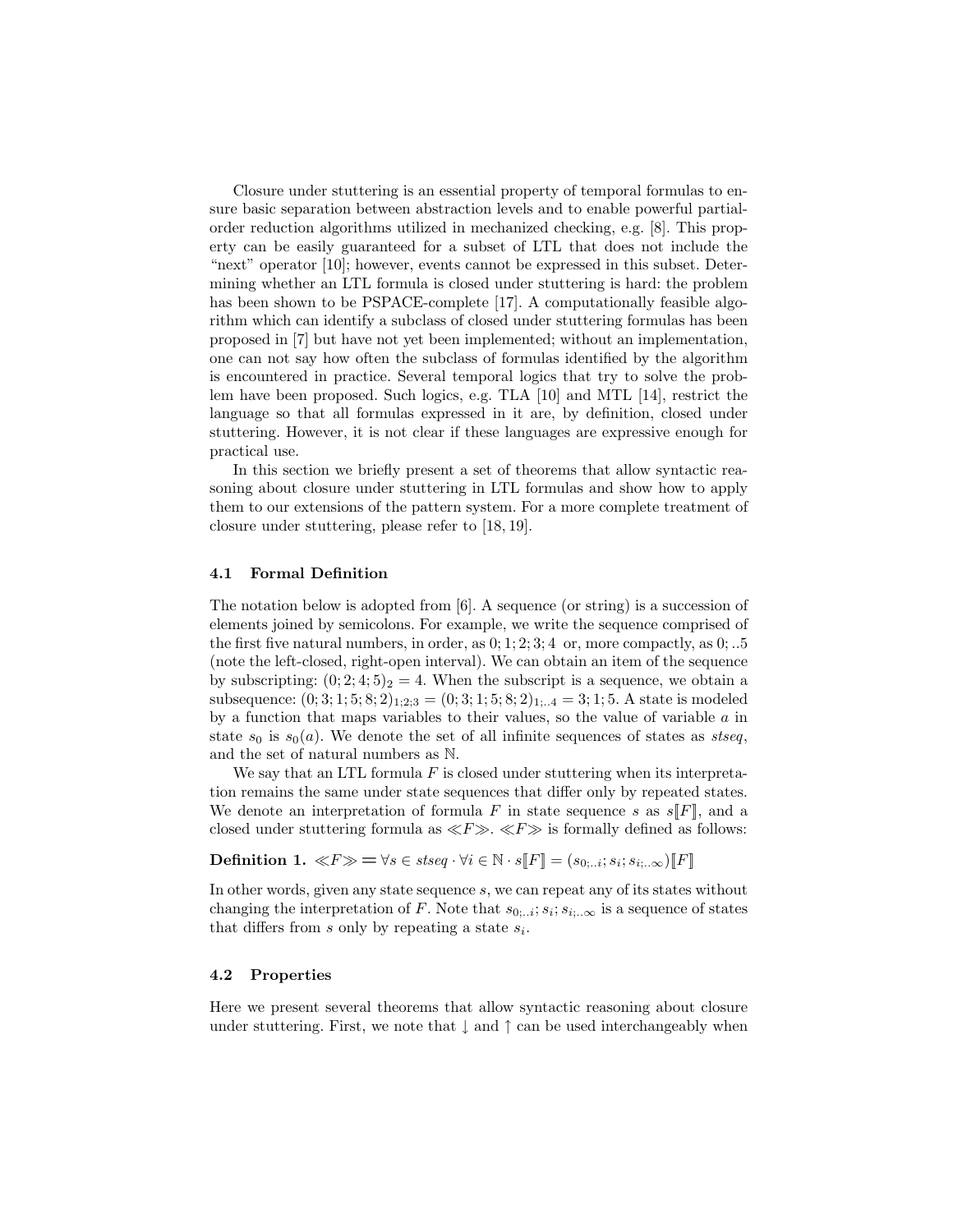analyzing properties of the form

$$
\ll A \gg \Rightarrow f(\uparrow A)
$$

Thus, in what follows we will only discuss the ↑-edge.

We start with a few generic properties of closure under stuttering:

$$
(const(a) \lor var(a)) \Rightarrow \ll a \gg \tag{4}
$$

$$
\ll A \gg \; = \; \ll \neg A \gg \tag{5}
$$

$$
(\ll\!A\!\gg\!\wedge\!\ll\!B\!\gg)\Rightarrow\!\ll\!A\wedge B\!\gg\tag{6}
$$

$$
(\ll A \gg \land \ll B \gg) \Rightarrow \ll A \lor B \gg \tag{7}
$$

$$
(\ll A \gg \land \ll B \gg) \Rightarrow \ll A \Rightarrow B \gg \tag{8}
$$

$$
\ll A \gg \Rightarrow \ll \Box A \gg \tag{9}
$$

$$
\ll A \gg \Rightarrow \ll \Diamond A \gg \tag{10}
$$

$$
(\ll A \gg \land \ll B \gg) \Rightarrow \ll A \, U \, B \gg \tag{11}
$$

For example, (4)-(8) indicate that all propositional formulas are closed under stuttering. The above properties do not include reasoning about formulas that contain the "next" operator. For those, we need the following theorem, proven in [18]:

#### **Theorem 1 (cus-main-thm).**

$$
(\ll A \gg \land \ll B \gg \land \ll C \gg \land \ll D \gg \land \ll E \gg \land \ll F \gg)
$$
  
\n
$$
\Rightarrow \ll (\neg \uparrow A \lor \circ B \lor C) \lor (\uparrow D \land \circ E \land F) \gg
$$

This theorem establishes an important relationship between the "next" operator, edges, and closure under stuttering. It gives rise to a number of corollaries that we found to be useful in practice.

#### **Property 1**

$$
(\ll\!A\!\gg\wedge\ll\!B\!\gg\wedge\ll\!C\!\gg)\Rightarrow\ll\!\Diamond(\!\uparrow\!A\wedge\!\circ\!B\wedge C)\!\gg
$$

If we take  $B = \top$  or  $C = \top$  respectively, we obtain two simplified versions:

$$
(\ll A \gg \land \ll B \gg) \Rightarrow \ll \Diamond (\uparrow A \land B) \gg
$$

and

$$
(\ll A \gg \land \ll B \gg) \Rightarrow \ll \Diamond (\uparrow A \land \circ B) \gg
$$

These formulas represent an *existence* property: an event  $\uparrow$  A must happen and then B, evaluated before or after the event, should hold.

#### **Property 2**

$$
(\ll\!A\!\gg\wedge\ll\!B\!\gg\wedge\ll\!C\!\gg)\Rightarrow\ll\!\Box(\uparrow\!A\Rightarrow\circ\!B\vee C)\!\gg
$$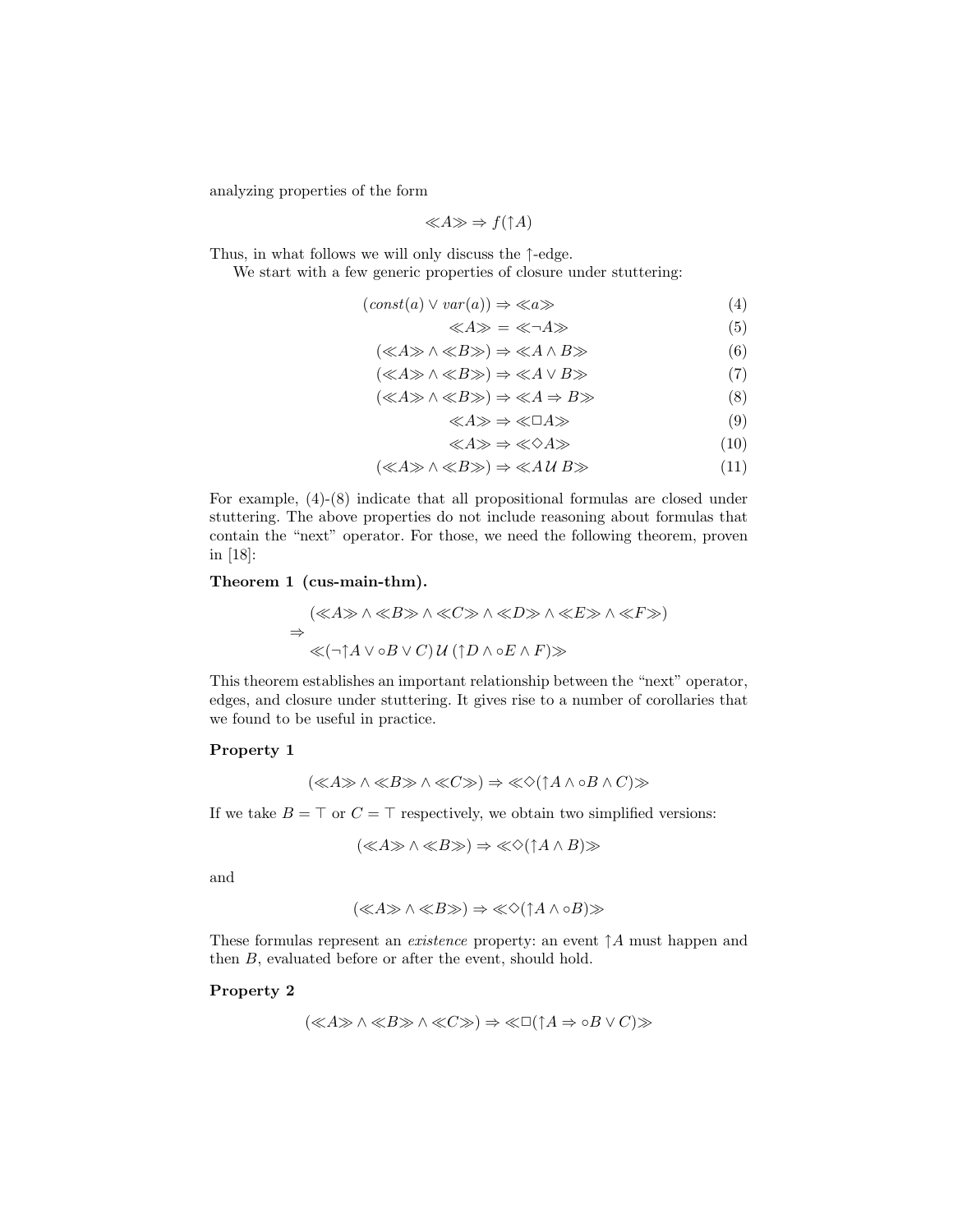is similar to Property 1. Its two simplified versions are

$$
(\ll A \gg \land \ll B \gg) \Rightarrow \ll \Box (\uparrow A \Rightarrow B) \gg
$$

and

$$
(\ll A \gg \land \ll B \gg) \Rightarrow \ll \Box (\uparrow A \Rightarrow \circ B) \gg
$$

They express a *universality* property: whenever an event  $\uparrow A$  happens, B, evaluated right before or right after the event, will hold.

#### **4.3 Closure Under Stuttering and the Pattern System**

All properties of Figures 3-7 have been shown to be closed under stuttering. This was done using general rules of logic and properties identified above. For example, consider checking a property

$$
\Box(\uparrow Q\wedge\neg\uparrow R\wedge\Diamond\uparrow R\Rightarrow\circ\neg(\neg\uparrow R\mathcal{U}\;P))
$$

for closure under stuttering. The proof goes as follows:

 $\ll\Box$ (↑Q  $\land \neg \uparrow R \land \circ \Diamond \uparrow R \Rightarrow \circ \neg (\neg \uparrow R \lor P)) \gg$ by rules of logic and LTL  $= \langle \langle \Box (\uparrow Q \wedge \neg \uparrow R \Rightarrow \circ (\neg (\neg \uparrow R \vee P) \vee \neg \Diamond \uparrow R) \rangle \rangle$ by definition of ↑ and rules of logic  $= \ll \Box(\uparrow Q \wedge (R \vee \circ \neg R) \Rightarrow \circ (\neg(\neg \uparrow R \vee P) \vee \neg \Diamond \uparrow R)) \gg$ again, by rules of logic and LTL  $= \langle \text{Cl}((\uparrow Q \land R \Rightarrow \circ (\neg (\neg \uparrow R \lor P) \lor \neg \Diamond \uparrow R))) \land$  $\Box(\uparrow Q \Rightarrow \circ (\neg(\neg \uparrow R \vee P) \vee \neg \Diamond \uparrow R \vee R)) \gg$ distribute  $\ll \gg$  over the main conjunction  $\Leftarrow \ll\Box((\uparrow Q \land R \Rightarrow \circ (\neg(\neg \uparrow R \lor P) \lor \neg \Diamond \uparrow R))) \gg \land$  $\ll\Box(\uparrow Q \Rightarrow \circ (\neg(\neg \uparrow R \vee P) \vee \neg \Diamond \uparrow R \vee R))\gg$ we can use now Property 2 on both conjuncts *⇐* Q∧R ∧ ¬(¬↑R U P) ∨ ¬✸↑R ∧  $\langle \langle Q \rangle \rangle \wedge \langle \langle \neg \cap R \, U \rangle P \rangle$   $\vee \neg \Diamond \cap R \vee R \rangle$ by rules of logic,  $(5)$  and  $(6)$ *⇐* Q∧R ∧ ¬↑R U P∧✸↑R ∧  $\langle \langle Q \rangle \rangle \wedge \langle \langle \neg \uparrow R \mathcal{U} \rangle$   $P \rangle \wedge \langle \langle \Diamond \uparrow R \rangle \rangle \wedge \langle \langle R \rangle \rangle$ by Theorem 1 and Property 1 we get *⇐* Q∧R∧R∧P∧R

We have thus proved that

$$
(\ll P \gg \land \ll Q \gg \land \ll R \gg) \Rightarrow \ll \Box(\uparrow Q \land \neg \uparrow R \land \Diamond \uparrow R \Rightarrow \circ \neg(\neg \uparrow R \lor P)) \gg
$$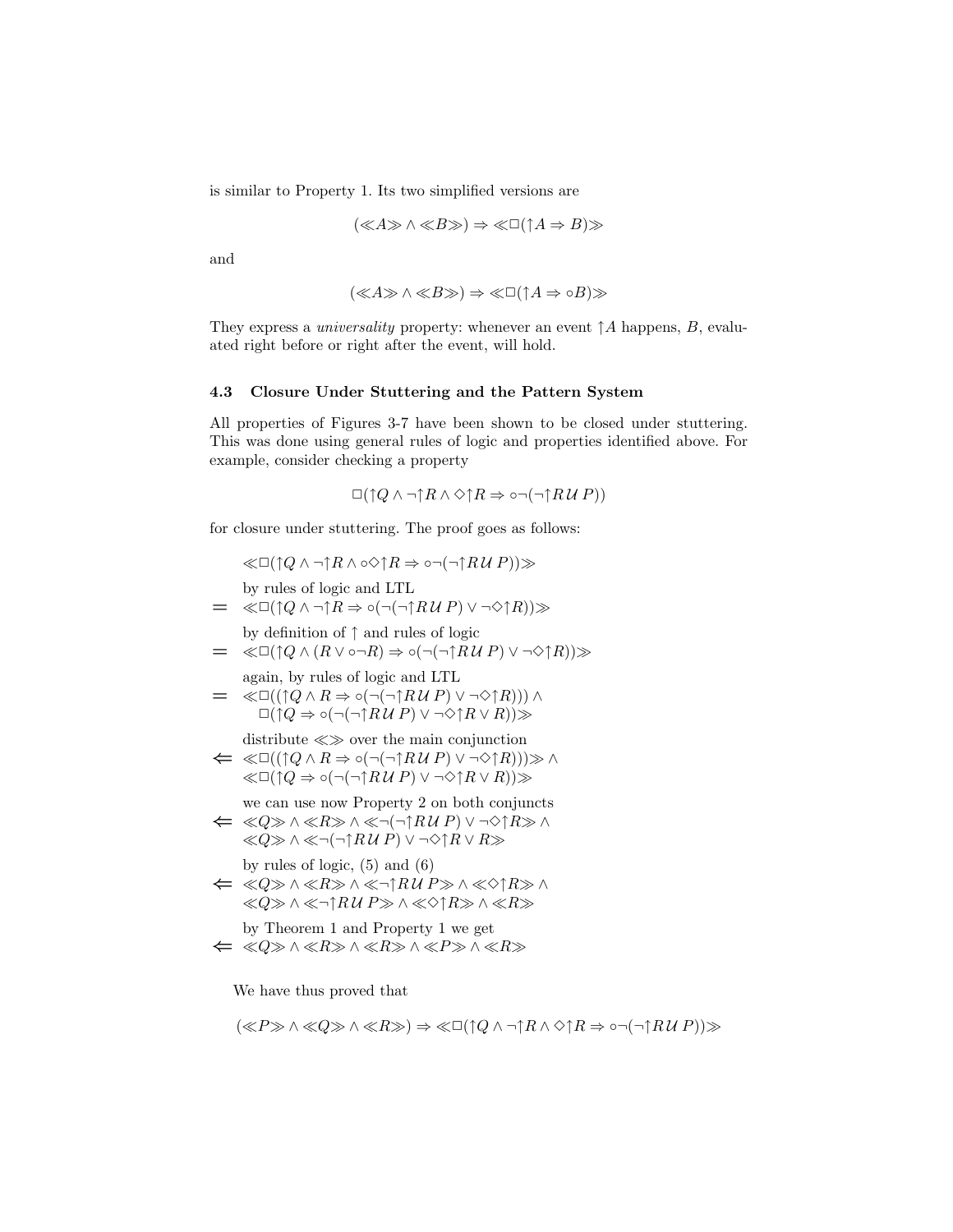Although the property is fairly complicated, the proof is not long, is completely syntactic, and each step in the proof is easy. Such a proof can potentially be performed by a theorem-prover with minimal help from the user.

As we noted earlier, we did not extend all patterns to include events. The reason is that **Precedence Chain**, **Response Chain** and **Constrained Chain** were not closed under stuttering even in their state-based formulations. Consider, for example, the **Response Chain** pattern under the Global scope, formalized as

$$
\Box((S \land \circ \Diamond T) \Rightarrow \circ \Diamond(T \land \Diamond P))
$$

When we evaluate this formula on the state sequence s:

 $s_0 s_1 s_2 \cdots$  $S \top \perp \perp \cdots$  $T \top \bot \bot \cdots$  $P \perp \perp \perp \cdots$ 

we get  $\top$  because the antecedent is always  $\bot$ . However, if we stutter the first state  $s_0$ , we get the sequence  $s_0$ ; s:

 $s_0 s_0 s_1 s_2 \cdots$  $S$  T T  $\perp$   $\perp$   $\cdots$  $T \top \top \bot \bot \cdots$  $P \perp \perp \perp \perp \cdots$ 

The interpretation of the formula on this sequence is now  $\perp$  because the antecedent is  $\top$  and the consequent is  $\bot$  (since  $\diamond P$  is always  $\bot$ ). As stuttering causes a change in the interpretation of the formula, we can conclude that the formula is not closed under stuttering.

## **5 Conclusion**

In this paper we developed a concept of edges and used it to extend the patternbased system of Dwyer et. al. to reasoning about events. We have also presented a set of theorems that enable the syntax-based analysis of a large class of formulas for closure under stuttering. This class includes all LTL formulas of the patterns that appeared in this paper. Since research shows that patterns account for 90% of the temporal properties that have been specified so far [4], we believe that our approach is highly applicable to practical problems.

The goal of the pattern-based approach is to enable practitioners to easily codify complex properties into temporal logic. The extensions presented in this paper allow them to express events easily and effectively, without worrying about closure under stuttering. We hope that this work has moved us, as a community, one step closer to making automatic verification more widely usable.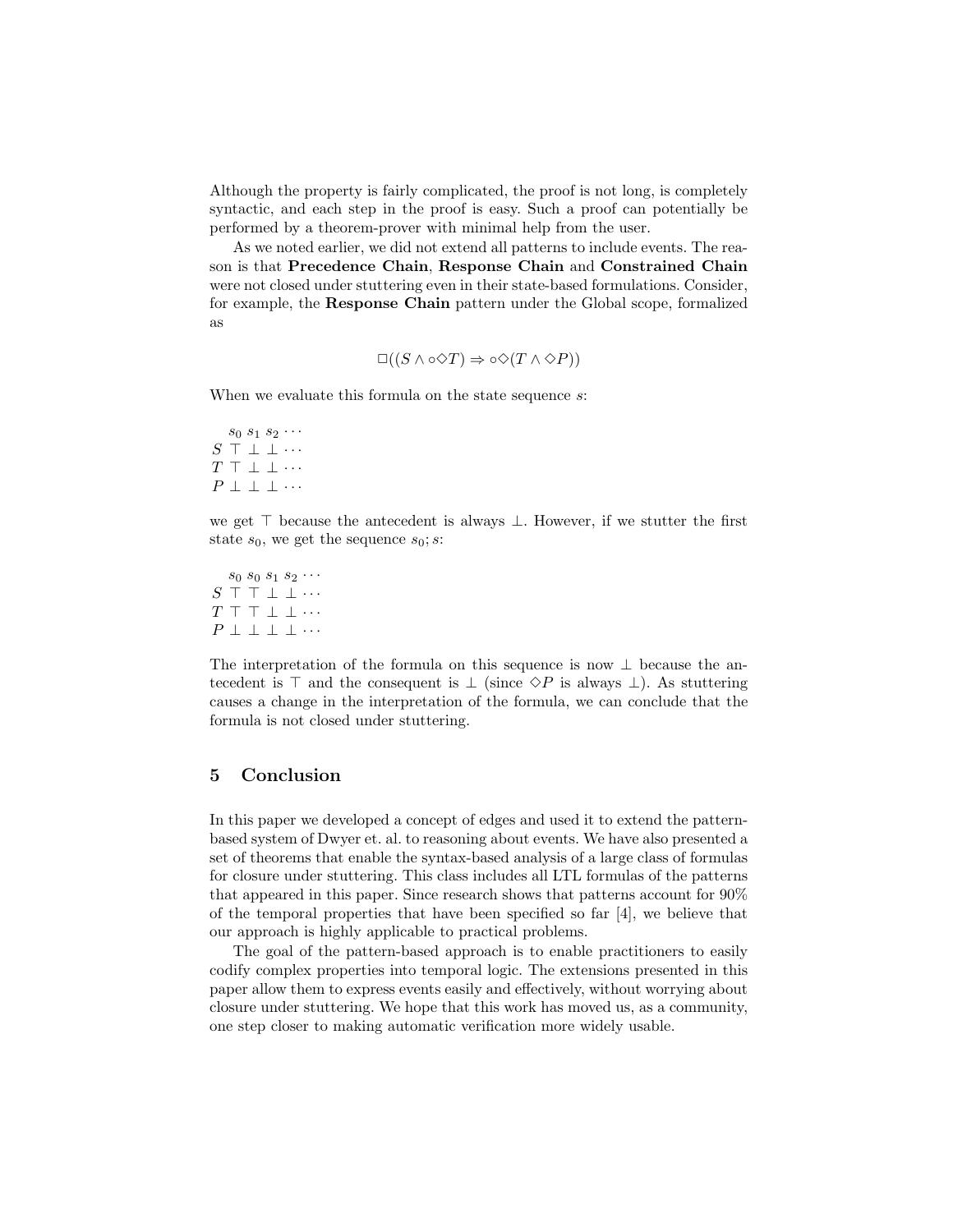## **References**

- 1. A. Bernstein and P. K. Harter. Proving real time properties of programs with temporal logic. In Proceedings of the Eight Symposium on Operating Systems Principles, pages 1–11. ACM, 1981.
- 2. E.M. Clarke, E.A. Emerson, and A.P. Sistla. "Automatic Verification of Finite-State Concurrent Systems Using Temporal Logic Specifications". ACM Transactions on Programming Languages and Systems, 8(2):244–263, April 1986.
- 3. Matthew B. Dwyer, George S. Avrunin, and James C. Corbett. "Property Specification Patterns for Finite-state Verification". In Proceedings of 2nd Workshop on Formal Methods in Software Practice, March 1998.
- 4. Matthew B. Dwyer, George S. Avrunin, and James C. Corbett. "Patterns in Property Specifications for Finite-State Verification". In Proceedings of 21st International Conference on Software Engineering, May 1999.
- 5. B. T. Hailpern and S. S. Owicki. Modular verification of computer communication protocols. IEEE Transactions on Communication, 1(COM-31):56–68, 1983.
- 6. Eric C. R. Hehner. A Practical Theory of Programming. Texts and Monographs in Computer Science. Springer-Verlag, New York, 1993.
- 7. G. J. Holzmann and O. Kupferman. "Not Checking for Closure under Stuttering". In Proceedings of SPIN'96, 1996.
- 8. G.J. Holzmann. "The Model Checker SPIN". IEEE Transactions on Software Engineering, 23(5):279–295, May 1997.
- 9. Leslie Lamport. Specifying concurrent program modules. ACM Transactions of Programming Languages and Systems, 5:190–222, 1983.
- 10. Leslie Lamport. "The Temporal Logic of Actions". ACM Transactions on Programming Languages and Systems, 16:872–923, May 1994.
- 11. Z. Manna and A. Pnueli. "Tools and Rules for the Practicing Verifier". Technical Report STAN-CS-90-1321, Department of Computer Science, Stanford University, 1990. Appeared in Carnegie Mellon Computer Science: A 25 year Commemorative.
- 12. Z. Manna and A. Pnueli. The Temporal Logic of Reactive and Concurrent Systems. Springer-Verlag, 1992.
- 13. K.L. McMillan. Symbolic Model Checking. Kluwer Academic, 1993.
- 14. Abdelillah Mokkedem and Dominique Méry. A stuttering closed temporal logic for modular reasoning about concurrent programs. In Temporal Logic: First International Conference, ICTL '94, number 827 in Lecture Notes in Artificial Intelligence, Berlin, July 1994. Springer-Verlag.
- 15. Kurt M. Olender and Leon J. Osterweil. "Cecil: A Sequencing Constraint Language for Automatic Static Analysis Generation". IEEE Transactions on Software Engineering, 16(3):268–280, March 1990.
- 16. J. S. Ostroff. Temporal Logic of Real-Time Systems. Advanced Software Development Series. Research Studies Press (John Wiley & Sons), 1990.
- 17. Doron Peled, Thomas Wilke, and Pierre Wolper. "An Algorithmic Approach for Checking Closure Properties of  $\omega$ -Regular Languages". In *Proceedings of CONCUR* '96: 7th International Conference on Concurrency Theory, August 1996.
- 18. Dimitrie O. Păun. Closure under stuttering in temporal formulas. Master's thesis, Department of Computer Science, University of Toronto, Toronto, Ontario M5S 3G4, CANADA, 1999. April.
- 19. Dimitrie O. Păun and Marsha Chechik. "Events in Linear-Time Properties". In Proceedings of 4th International Conference on Requirements Engineering, June 1999.